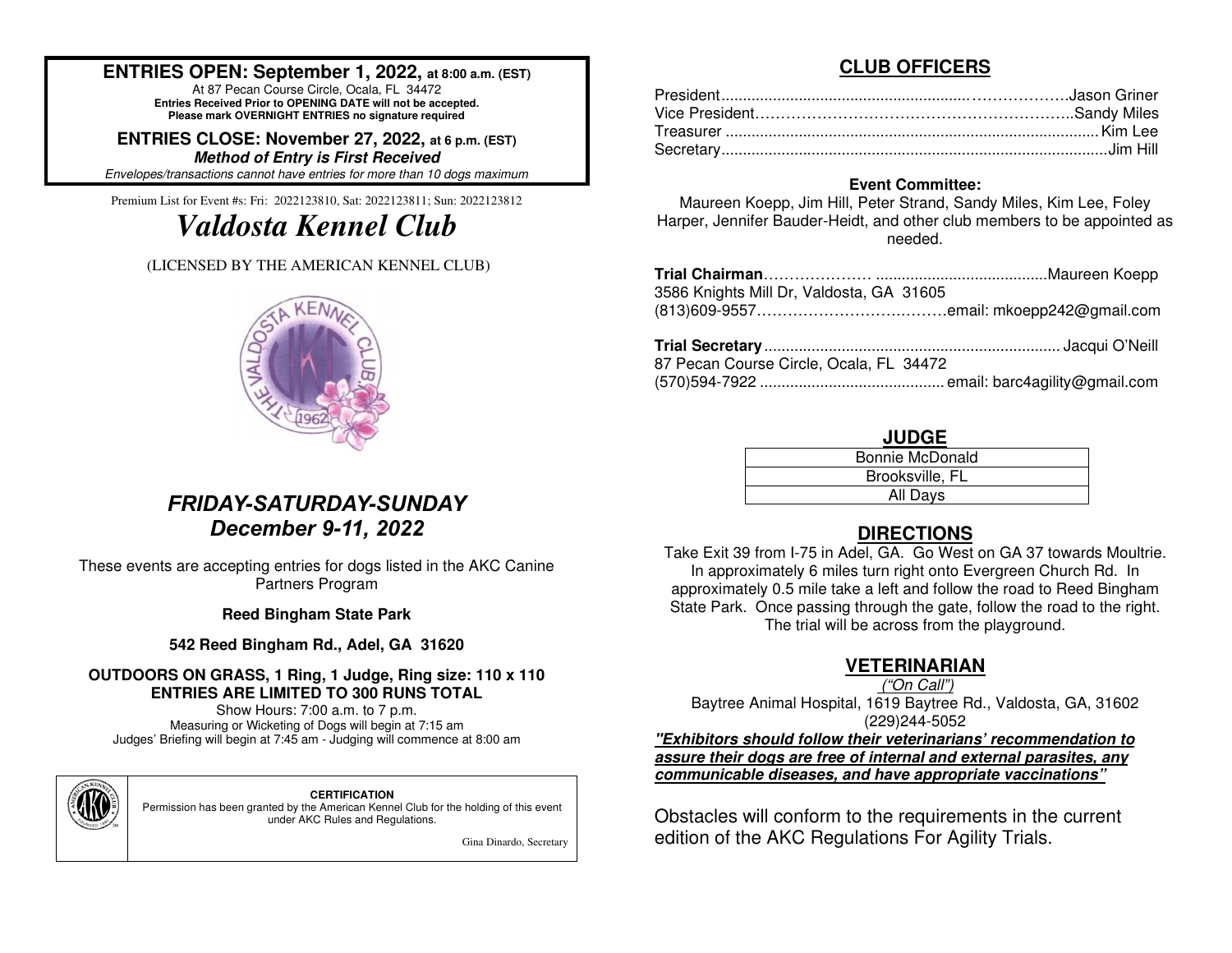### **PARKING FEE**

 There is a \$5 parking fee which covers the entire weekend. See the trial secretary to pay and receive your pass.

### **SETUP**

Exhibitors can setup on Thursday after noon.

### **JUDGING PROGRAM**

 Excellent, Masters and Preferred classes will run together. Electronic timing will be used at this trial.

| <b>Friday</b>                   | <b>Saturday</b>      | <b>Sunday</b>        |  |  |  |  |
|---------------------------------|----------------------|----------------------|--|--|--|--|
| <b>FAST</b>                     | <b>M/EX JWW</b>      | T <sub>2</sub> B     |  |  |  |  |
| <b>PREM STD</b>                 | <b>OPEN JWW</b>      | <b>M/EX STD</b>      |  |  |  |  |
| <b>M/EX STD</b>                 | <b>WWL VON</b>       | <b>OP STD</b>        |  |  |  |  |
| <b>OP STD</b>                   | T <sub>2</sub> B     | <b>NOV STD</b>       |  |  |  |  |
| <b>NOV STD</b>                  | <b>PREM STD</b>      | <b>PREM JWW</b>      |  |  |  |  |
| <b>M/EX JWW</b>                 | <b>M/EX STD</b>      | <b>M/EX JWW</b>      |  |  |  |  |
| <b>OP JWW</b>                   | <b>OPEN STD</b>      | <b>OPEN JWW</b>      |  |  |  |  |
| <b>NOV JWW</b>                  | <b>NOV STD</b>       | <b>NOV JWW</b>       |  |  |  |  |
|                                 |                      |                      |  |  |  |  |
| <b>Small to tall</b>            | <b>Tall to small</b> | <b>Small to tall</b> |  |  |  |  |
| Thanks for coming - drive safe! |                      |                      |  |  |  |  |

## **PLEASE READ TRIAL SITE RULES CAREFULLY**

*Information contained in this premium takes precedence over information from any other publication.*

## **MAKE ALL CHECKS & MONEY ORDERS PAYABLE TO VKC**

**ENTRY FEE: \$22.00** for the first entry of a dog**; \$13.00** for each additional entry for the same dog on the same day.

 (Includes a \$3.50 AKC recording for first run and \$3.00 for each additional run.) Envelopes/transactions cannot have entries for more than 10 dogs maximum.

**Make all checks payable to VKC** and mail with entries to:

**Jacqui O'Neill, Trial Secretary 87 Pecan Course Circle, Ocala, FL 34472** 

## **\*\*\*\*\*\*\*IMPORTANT ENTRY INFORMATION\*\*\*\*\*\*\***

#### **OPENING DATE: September 1, 2022, 8 am.**

**CLOSING DATE: November 27, 2022, 6 pm,** after which time entries cannot be accepted, cancelled or substituted except as provided for in Chapter 11, Section 6 of the Dog Show Rules and in Chapter 1, Section 13 of the AKC Agility Trial Rules and Regulations.

**CANCELLATION OF ENTRIES BEFORE CLOSING:** Entries cancelled before closing will not be charged any processing fees. Entry checks will be shredded.

- **REFUNDS:** There shall be **no refunds for entries withdrawn after the closing date in the event a dog and/or handler are injured, absent, or dismissed from competition**, regardless of the reason for such dismissal. If because of riots, civil disturbances or other acts beyond the control of management it is impossible to open or complete the show, no refund of entry fee will be made. If a waitlist exists, and your entry could be replaced, then a full refund would be given for the runs that can be replaced, no fees taken.
- **BITCHES IN SEASON** are not eligible to participate. Entry fees will be refunded subject to a \$5.00/day processing fee. Written verification from a veterinarian is required. **Notification for refund of bitches in season must be RECEIVED no later than one half hour prior to the start of the first day the dog is entered**. Requests can be mailed to the trial secretary or emailed to barc4agility@gmail.com as well as handed in person at the trial before the deadline noted above.

## **\*\*\*THERE IS NO FOOD VENDOR ON SITE.\*\*\***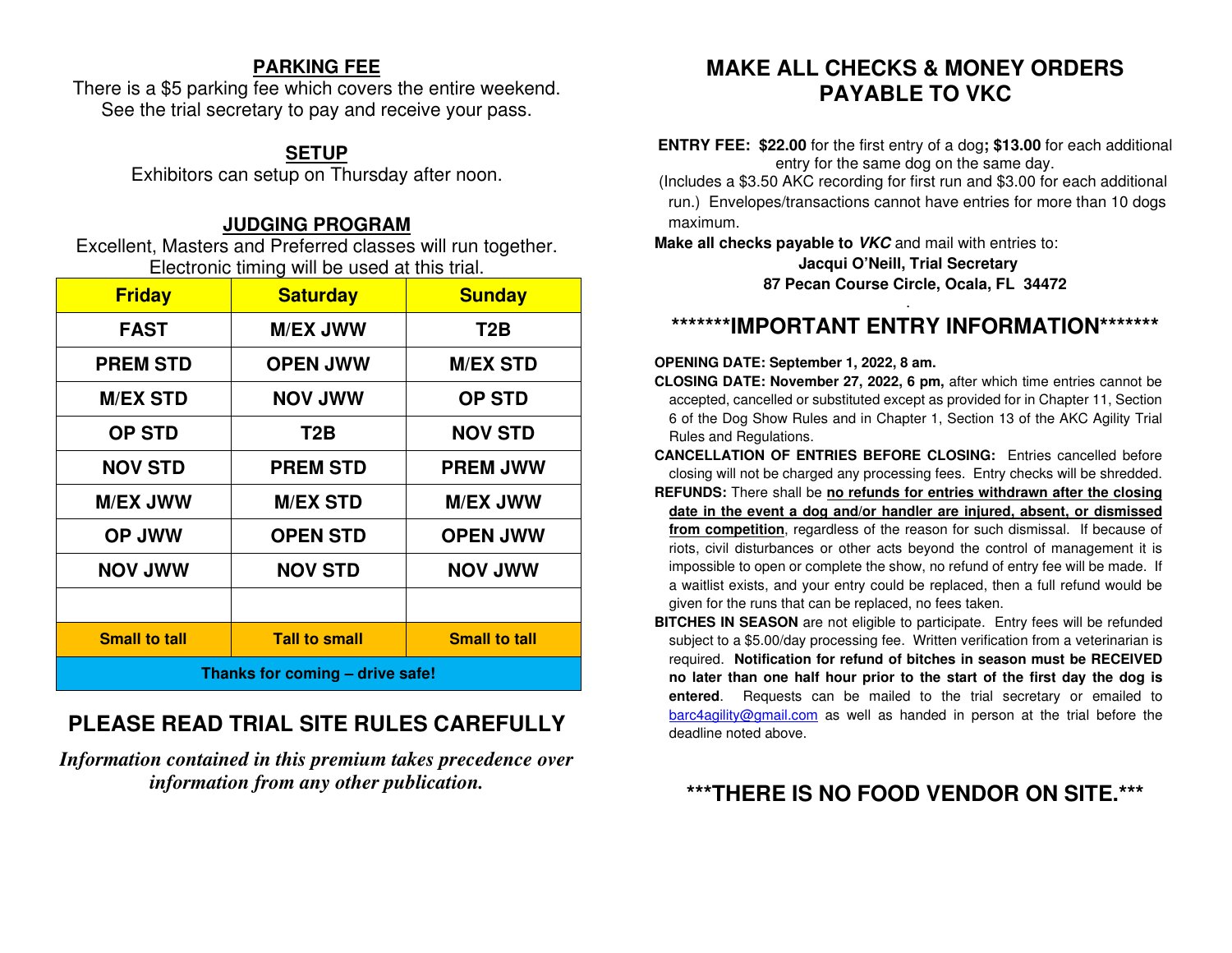### **HOTELS**

### **TRIAL SITE RULES**

| 1204 W. 4th St, Adel, GA 31620 |  |
|--------------------------------|--|
| 1500 W. 4th St. Adel, GA 31620 |  |
| 1103 W. 4th St, Adel, GA 31620 |  |

Please contact the hotels for their pet policy and rates. Information may have changed after publication of this premium, we cannot be held liable for this. Please do not leave your pet alone in the room and clean up after them at all times. Reports of barking dogs left unattended in the hotel OR OTHER BEHAVIOR DEEMED INAPPROPRIATE BY THE HOTEL MANAGEMENT MAY be subject to a bench hearing.

**RV reservations** must be made through the park. They are within walking distance of the trial.

Reed Bingham State Park………………………….…..(229) 896-3551

### **ONLINE ENTRIES**

This trial is accepting online entries through **LabTestedOnline.com**. Go to http://www.labtestedonline.com to create a user account and add your dogs.

 Then look for the trial on your My Local Events page or search by state for (state). Click on the "i" information icon to the right of the club's name to create your entry.

 During the first 48 hours after opening, the initial limit of entries designated as either online or paper will be as follows: 50 runs online, 300 runs paper each day. If either form of entry has not filled at the end of the 48-hour time period, the club reserves the right to decrease or increase either one accordingly.

### **JUMP HEIGHT CARDS**

You are no longer required to send a copy of your dog's height card/form with your entry. However, please check the box on the entry form that states you need to be measured if this is necessary. Remember, it is your responsibility to carry your permanent card and or measurement form with you as proof of your dog's height. If you need to have your dog measured, this must be done **BEFORE** you run! (**Regulations for Agility Trials, Chapter 2, Section 4)**

**YOU ARE RESPONSIBLE TO CLEAN UP AFTER YOUR DOG. If you are caught not cleaning up after your dog(s) you may be asked to leave the site – no refunds will be given.** 

\*\*ALL DOGS ARE TO BE EITHER ON LEASH OR CONTAINED IN A SECURE LOCATION AT ALL TIMES UNLESS THEY ARE IN THE RING. PER AKC RULES NO DOGS ARE TO BE RUNNING FREE ON THE ENTIRE PREMISES UNLESS THEY ARE IN THE RING. THIS WILL BE STRICTLY ENFORCED AND THOSE FOUND IN VIOLATION ARE SUBJECT TO BEING ASKED TO LEAVE WITHOUT ANY REFUNDS\*\*

The safety of the dogs is our primary concern. By entering this trial, exhibitors acknowledge that they are familiar with the rules and regulations of this sport, and that their dogs are familiar with and able to perform all obstacles safely.

It is expressly understood that exhibitors alone are responsible for the behavior of their dogs and/or children. Any exhibitor whose dogs and/or children create unnecessary disturbances or repeatedly engage in unsafe or disruptive behavior may, at the discretion of the Trial Committee, be asked to leave the Trial site. In such case, no refund of any fees paid will be made.

#### **MOVE UPS**

As per Chapter 1, Section 20, American Kennel Club Regulation for Agility Trials, dogs may be moved up to a higher class, at the request of the Owner, as a result of qualifying for an agility title. Dogs so moved up will be entered at the end of the running order or otherwise at the secretary's or Judges discretion.

**EMAILED MOVEUPS**: When emailing a moveup please provide the following information: TRIAL NAME, Owner Name. Dog Call Name, Move up for what days (Saturday, Sunday, etc.), Moving from, Moving to (PLEASE include STD or JWW).

**NOVICE MOVEUPS**: **Dogs or Handlers having attained ANY AKC Agility Title must be moved to the Nov B Classes**. PLEASE LET US KNOW AS SOON AS YOU REALISE THAT A CHANGE IS NEED. This request must be made in writing at least 30 minutes before the start of the trial. This request must state the reason and justification for the change from Novice A to Novice B. The dog can also be moved up a level (Nov to Open) at the request of the owner subject to the normal move-up criteria.

Before the trial Move ups may be made prior to the moveup deadline via email to barc4agility@gmail.commailto:joneills@verizon.net or in writing to Jacqui O'Neill, trial secretary, 87 Pecan Course Circle, Ocala, FL 34472. Verbal move ups cannot be accepted.

Move ups for the first day are due in writing (email or snail mail) by **Monday at 6 pm**the week of the trial. **Day-to-Day Move ups** must be submitted in writing at the trial within 1/2 hour of the last run of the trial day for the following day(s) and cannot be conveyed via fax, email, or verbally to the trial secretary.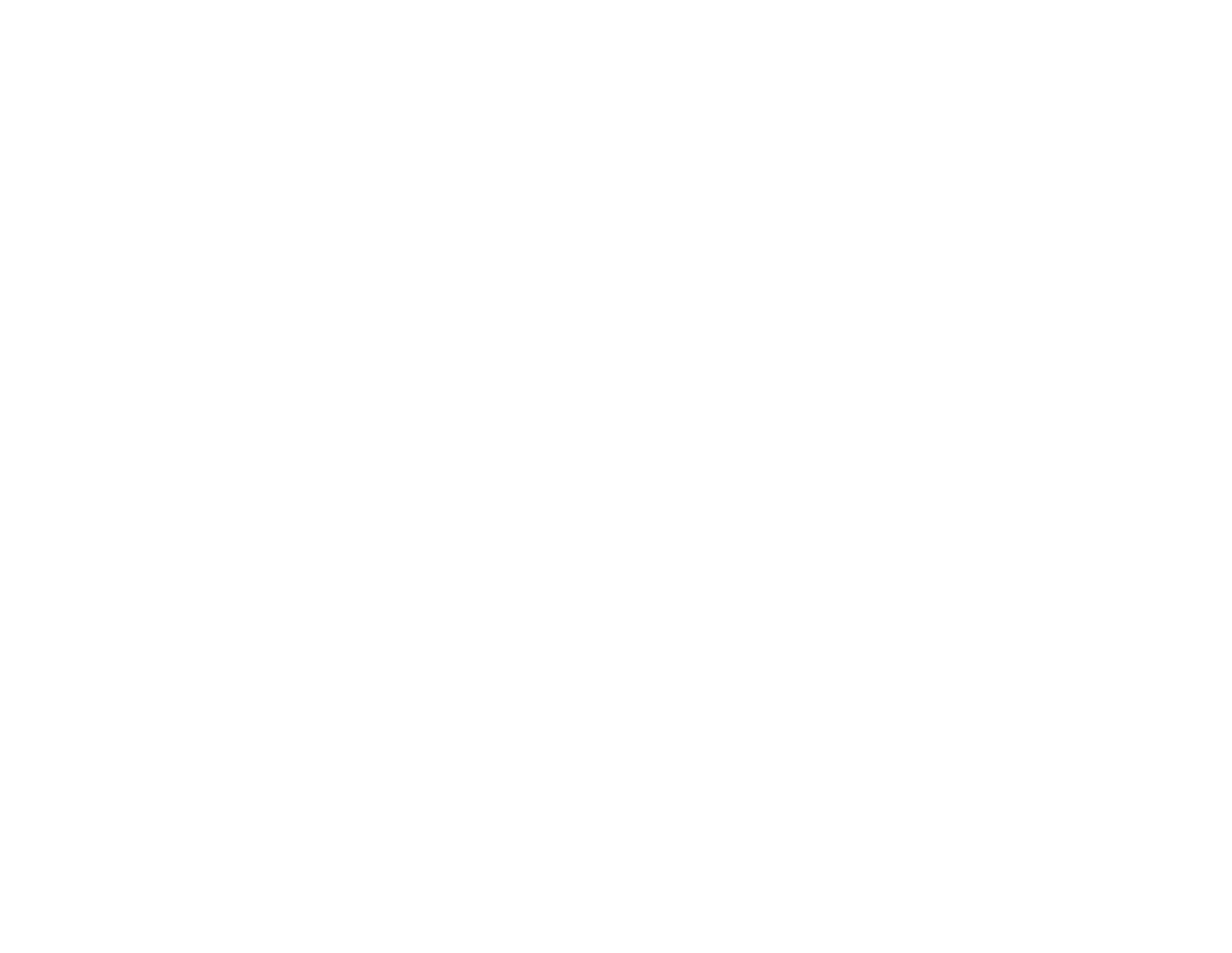#### **PRIZES**

| A Bar and Rosette will also be awarded for any team earning their<br>$\mathbf{r}$ , $\mathbf{r}$ , $\mathbf{r}$ , $\mathbf{r}$ , $\mathbf{r}$ , $\mathbf{r}$ , $\mathbf{r}$ , $\mathbf{r}$ , $\mathbf{r}$ , $\mathbf{r}$ , $\mathbf{r}$ , $\mathbf{r}$ , $\mathbf{r}$ , $\mathbf{r}$ , $\mathbf{r}$ , $\mathbf{r}$ , $\mathbf{r}$ , $\mathbf{r}$ , $\mathbf{r}$ , $\mathbf{r}$ , |  |
|----------------------------------------------------------------------------------------------------------------------------------------------------------------------------------------------------------------------------------------------------------------------------------------------------------------------------------------------------------------------------------|--|

*Master Agility Championship.* 

*All awards not picked up by the exhibitor(s) become the property of the club* 

### **CLASSES AND DIVISIONS**

| <b>Class</b> | Levels Offered in Standard, JWW and T2B Classes |
|--------------|-------------------------------------------------|
| Regular      | Novice A & B, Open, Excellent, Masters, Premier |
| Preferred    | Novice, Open, Excellent, Masters, Premier       |

Please see the AKC Regulations for Agility Trials for current class descriptions. Dogs must be entered only in Regular Classes or Preferred Classes with no crossover between them allowed at the same set of trials.

| <b>HEIGHT DIVISIONS</b>                                                 |                                                                       |                                                                                                                                                                                                                            |  |  |  |  |  |  |
|-------------------------------------------------------------------------|-----------------------------------------------------------------------|----------------------------------------------------------------------------------------------------------------------------------------------------------------------------------------------------------------------------|--|--|--|--|--|--|
| <b>REGULAR</b>                                                          | <b>PREFERRED</b>                                                      | <b>HEIGHT AT WITHERS</b>                                                                                                                                                                                                   |  |  |  |  |  |  |
| Handlers may opt to<br>run their dog in a<br>higher height<br>division. | Handlers must run<br>their dog in their<br>proper eligible<br>height. | Owners are responsible for entering their dog in<br>the proper height division.                                                                                                                                            |  |  |  |  |  |  |
| 8"                                                                      | 4"                                                                    | For dogs 11 inches and under at the withers                                                                                                                                                                                |  |  |  |  |  |  |
| 12                                                                      | $R$ "                                                                 | For dogs 14 inches and under at the withers                                                                                                                                                                                |  |  |  |  |  |  |
| 16"                                                                     | 12"                                                                   | For dogs 18 inches and under at the withers                                                                                                                                                                                |  |  |  |  |  |  |
| 20"                                                                     | 16"                                                                   | For dogs 22 inches and under at the withers                                                                                                                                                                                |  |  |  |  |  |  |
| 24"                                                                     | $20$ "                                                                | For dogs over 22 inches at the withers. <b>Regular</b><br>Dogs may not be entered in this height if they<br>are 22 inches and under.                                                                                       |  |  |  |  |  |  |
| 24C                                                                     | n/a                                                                   | Dogs may be entered at this height at their<br>owner's discretion if their measurement is<br>22 inches and under at the withers. Dogs who<br>measure into the 24" regular jump height<br>division may not enter 24-choice. |  |  |  |  |  |  |

#### **\*\*\*\*TRIAL REGULATIONS FOR EXHIBITORS\*\*\***

**ACKNOWLEDGEMENT OF ENTRIES** will be made as soon as entries are processed. Acknowledgment of entries will include confirmation notices.

#### **CONSULT FINAL CONFIRMATION FOR TIME OF JUDGING AND SCHEDULE.**

 **DOGS** This trial is open to all dogs fifteen (15) months of age or older that are registered with the American Kennel Club or that have AKC Limited Registration, Purebred Alternative Listing/Indefinite Listing Privileges (PAL/ILP), AKC Canine Partners listing number (**if the trial-giving club is offering the option of Canine Partners entries. See front page of the premium for that information**), or approved Foundation Stock Service (FSS) breedsare eligible to participate. All American dogs that have been listed with AKC Canine Partners may participate if the trial-giving club is offering the option of mixed breed entries and provided their listing number has been recorded on the entry form. Dogs with a Purebred Alternative Listing/Indefinite Listing Privileges (PAL/ILP) or an AKC Canine Partners listing number must be spayed or neutered in order to compete. Wherever the word "dog" is used in these regulations it includes both sexes. Dogs should be physically sound. Dogs that are blind or deaf shall not be eligible, and neither are bitches in season, aggressive dogs, or dogs suffering from any deformity, injury, or illness which may affect the dog's physical or mental performance. No dog shall compete if it is taped or bandaged in any way or has anything attached to it for medical purposes. Refer to Chapter 2 of the Registration and Discipline Rules for the listing of registerable breeds that may participate. Puppies under four months of age are strictly prohibited from the trial grounds.

- **DOGS MAY ARRIVE** any time prior to judging, otherwise, they must be available for measuring before their class begins.
- **ENTRIES NOT ON OFFICIAL AKC ENTRY FORMS OR PHOTOCOPIES OF ENTRY FORMS** without the Agreement and Rules attached to the Official AKC Entry Form are **NOT ACCEPTABLE**.

**ENTRIES RECEIVED WITHOUT FEES** will not be accepted.

- **ENTRY FEES** shall not be refunded in the event that a dog is absent, disqualified, excused by Veterinarian or Judge, or barred from competition by action of Trial Committee. If because of riots, civil disturbances or other acts beyond the control of the management, it is impossible to open or to complete the trial, no refund of entry fees will be made.
- **ERRORS ON ENTRY BLANKS**-Owners are responsible for errors in making out entry forms, and no entry fee will be refunded in event of such errors or cancellation of entries after trial has closed.

**FAX, TELEPHONE AND UNSIGNED ENTRIES** cannot be accepted.

- **JUDGES ARE NOT REQUIRED TO WAIT FOR DOGS**. If you are not present when it is your turn, you will be marked absent. Please be at the line on time!
- **MOVE-UPS The deadline for move-ups for the trial is 6pm on the Monday before the trial. Day to day move-ups are accepted for up to ½ hour after completion of the last run.**
- **NO ENTRY SHALL BE MADE AND NO ENTRY SHALL BE ACCEPTED, WHICH SPECIFIES ANY CONDITIONS AS TO ITS ACCEPTANCE.**
- **RETURNED CHECKS** do not constitute a valid entry fee. A charge of \$25.00 will be made for each returned check.
- **TRIAL COMMITTEE** will use due care and diligence for the welfare of dogs and exhibitors, but will not be responsible for, nor assume any liability in the event of an accident or misfortune to either dogs or exhibitors participating in this show.

#### **WALKTHROUGHS – will be determined by the final confirmation.**

This club does not agree to arbitrate claims as set forth on the Official AKC Entry Form for this event.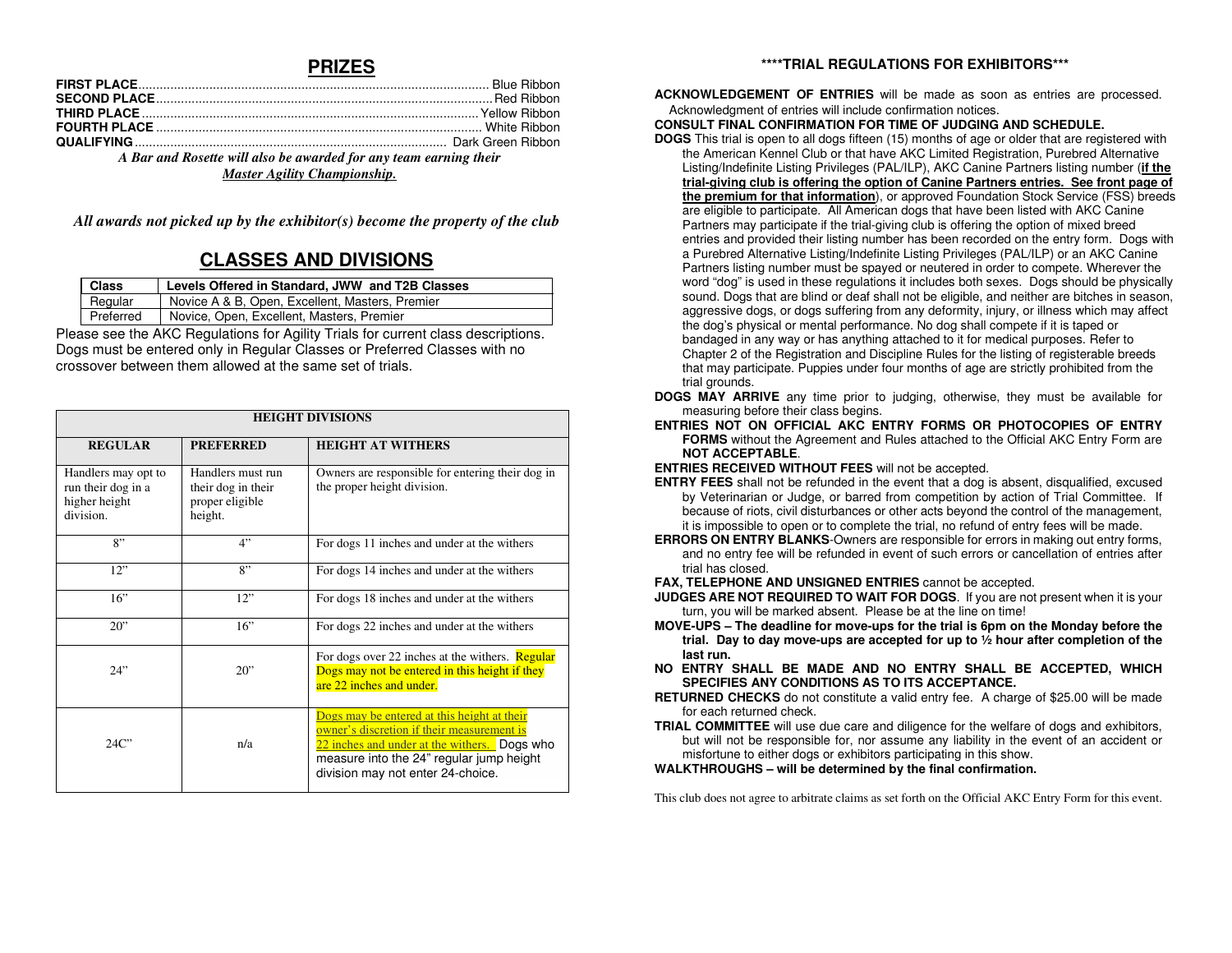#### **Class Changes Effective January 1, 2020**

#### **Entering a Mixture of Regular and Preferred Classes Within the Same Trial Weekend – Multiple Jump Heights Within the Same Trial Day**

 Effective January 1, 2020, exhibitors may enter a mixture of both Regular and Preferred classes on the same trial day and/or during a trial weekend. Any mixture of Regular and Preferred classes is allowed. Please note that if a dog qualifies in Regular Master Standard and Preferred Master JWW (or vice versa) on the same trial day, then NO Double Q shall be earned toward either the MACH or PACH title. The Double Q still requires that Standard Agility and Jumpers With Weaves be either both Regular OR both Preferred on the same trial day.

Additionally, within the same Regular or Preferred classes, a dog may now be entered in multiple jump heights within the same trial day. For example, the same dog may now be entered in 20-inch Master STD/JWW while also entered in 24Cinch Premier STD/JWW on the same trial day.

A separate entry form must be submitted when the same dog is being entered in a mixture of Regular and Preferred and/or different jump heights within the same trial weekend thereby clearly indicating which class(es) and/or jump heights belong together for each trial day of the weekend.

#### **Fix and Go On (FNG)**

 FNG allows exhibitors to immediately reattempt an obstacle at any time while on course when the dog's performance of an obstacle is not to their expectation. This allows the dog to successfully complete the obstacle then finish the course or leave the ring on a positive note. Using FNG will result in a non-qualifying score. Fix and Go On is not pre-entered; rather, it occurs during the run.

#### **Entering for Exhibition Only (FEO)**

 **(Competitor note – by publishing this information, it informs you that the club is offering this at the event.)** 

 FEO allows exhibitors to work with their dogs in a trial environment. FEO is only offered in the Time 2 Beat and FAST classes. Participation in FEO is non-qualifying.

- FEO runs are treated as trial entries. The exhibitor must enter the class(es) (T2B and/or FAST) prior to the closing date, pay class entry fee(s) and the Trial Secretary must record the entry in the Trial Catalog as part of the results for that class. FEO does not need to be noted on the entry form; the handler will declare the day of the show.
- Dogs may be entered in any jump height for FEO runs. If entered in an ineligible jump height, the team is committed to FEO for that run and must declare FEO on the start line. Day of show jump height changes are not allowed.
- Dogs may be entered in any level of FAST (Novice, Open, Excellent, Master). If the dog is not eligible for the level entered, the team is committed to FEO for that run and must declare FEO on the start line. Day of show level changes are not allowed.
- The exhibitor must declare FEO in the ring prior to leading out. FEO may be declared earlier (ex. when checking in at the gate board).
- Toys are allowed in the ring:
- Toys must be non-audible
- Toys may not leave the handler's hand
- Toys that roll freely cannot be used
- Food/treats are not allowed in the ring
- FEO should be utilized for the benefit of the dog and not as a punitive correction. Harsh verbal and /or physical corrections shall not be tolerated. Any determination of harshness by the judge shall be immediately whistled and the handler will be dismissed from the ring.
- A judge must monitor the entire run. Judges can stop a run at any time.

## **VOLUNTEERS NEEDED!**

Worker sign-up at the trial. Food, beverages and vouchers in exchange for your help. Thank you in advance – without volunteers we couldn't have agility!

Paper maps will be available at the trial. Premiums, confirmations, running orders (after move-ups are processed) and results will be posted to www.barc4agility.com

 Individual results will be emailed to each competitor after the trial.